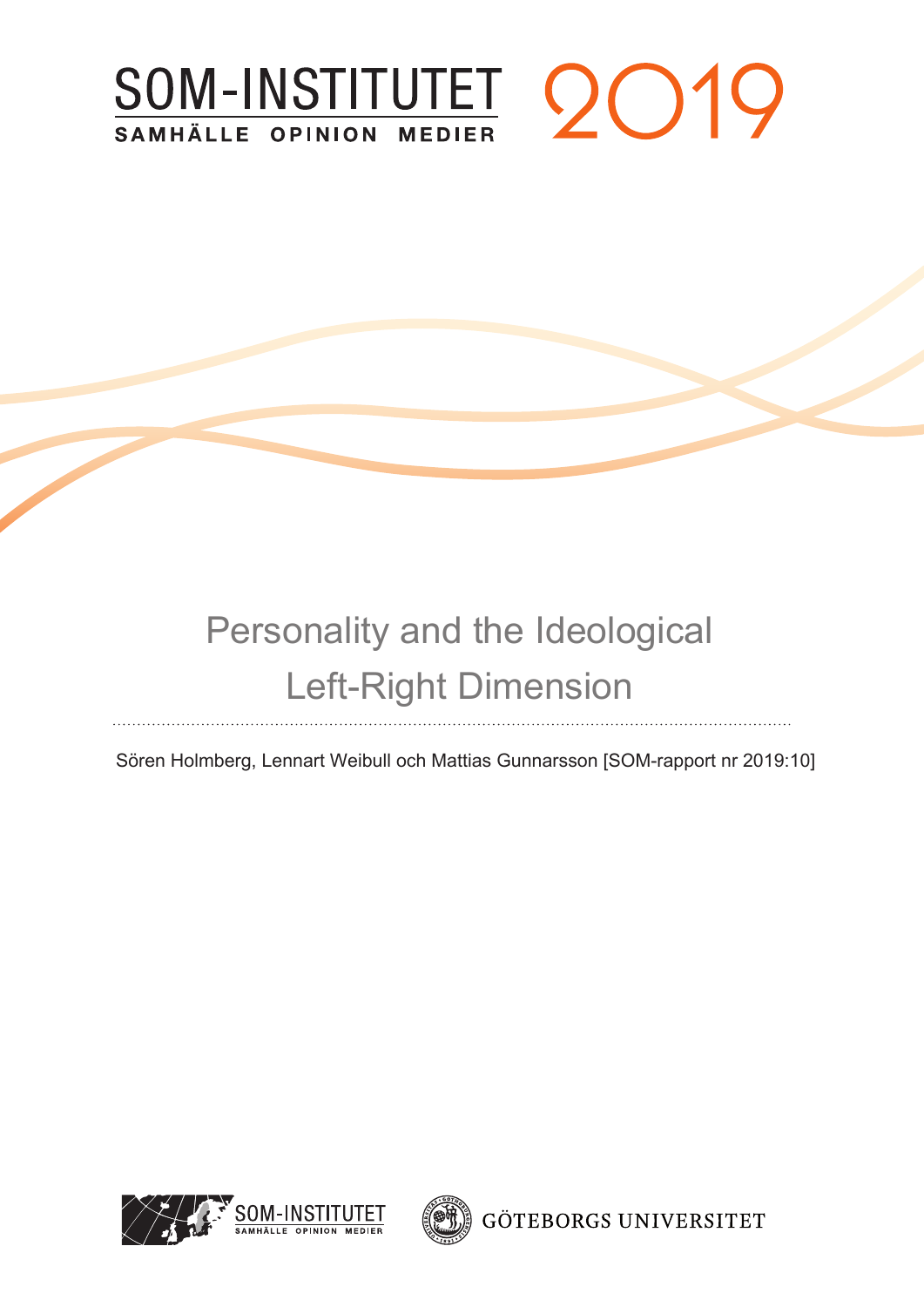



### **Personality and the Ideological Left-Right Dimension[i](#page-6-0)**

#### **Sören Holmberg, Lennart Weibull and Mattias Gunnarsson**

Personality can be measured. Psychology assumes that there are a limited number of basic human personality traits. These are attributes that are considered to be permanent, and which consist of both thoughts (cognitions) and feelings (emotions), but also of recognizable behaviors. There is a high degree of consensus that our personality can be best described and summarized using five overarching characteristics. These five general personality traits are usually referred to as the degree of openness, the degree of conscientiousness, the degree of extraversion, the degree of agreeableness and the degree of neuroticism. This is also known as the five-factor model or in English, as The Big Five Model (Fahlke and Johansson 2008).

The five different personality traits have been determined by looking at the complex interactions between inherited and environmental factors. The traits are of some considered to be stable once a person reaches the age of 25 (Terracciano, T. et al 2010). Studies have shown that some of the personality traits can already be observed and measured empirically in small children, and that these behaviors then persist for the rest of their lives. Research shows that some personality traits probably have a clear genetic connection (Caspi et al 2005).

Because the different personality traits are relatively constant over time, knowledge of them can be used to "predict" different behaviors. Psychological studies have shown a clear link between the five personality traits and smoking, alcohol consumption, mental health and cardiovascular disease (Ozer et al 2006, Roberts et al. 2007).

But research has also been done on the connection between different personality traits and different societal phenomena such as political participation, political views, and party choice. However, studies which focus on the connection between personality and politics are relatively new, and have thus far been mostly based on American datasets (Hatemi et al. 2011, Mondak et al. 2010, Gerber et al. 2010). We intend to carry out the first study based on Swedish data.

Our particular focus is on the connection between personality and positioning on the ideological leftright scale. American research has shown that a high degree of openness can be associated with leftleaning views, while a high degree of emotional stability and conscientiousness, but also a degree of extraversion, can be linked to ideological positions on the right (Gerber et al 2010). The question is whether a similar pattern exists in Sweden.

We are able to conduct an analysis of this kind using Swedish data thanks to the fact that SOM surveys have included a subjective measure asking participants to position themselves on a five-degree left-right scale. But also because the SOM Institute has run a research project since 2009 called *Culture, Health and Personality*, which systematically measures the different personality characteristics of the fivefactor model.<sup>[ii](#page-6-1)</sup> The operational measurements used at SOM are based on a battery of questions developed by Petter Gustavsson at Karolinska Institutet (Gustavsson 2003, 2010). The construction of the measurements and their accuracy are analyzed more closely in Holmberg and Weibull (2010), based on the 2009 SOM study. The measurements in 2010 gave the same results as those from 2009, further demonstrating a high level of consistency between SOM's personality measurements and the results from other similar personality tests (Gunnarsson 2011).

We identify the five personality traits as *extraversion* with hedonistic/outgoing at one end of the spectrum and anhedonic/introverted at the other, *neuroticism* between the qualities of calm/stable and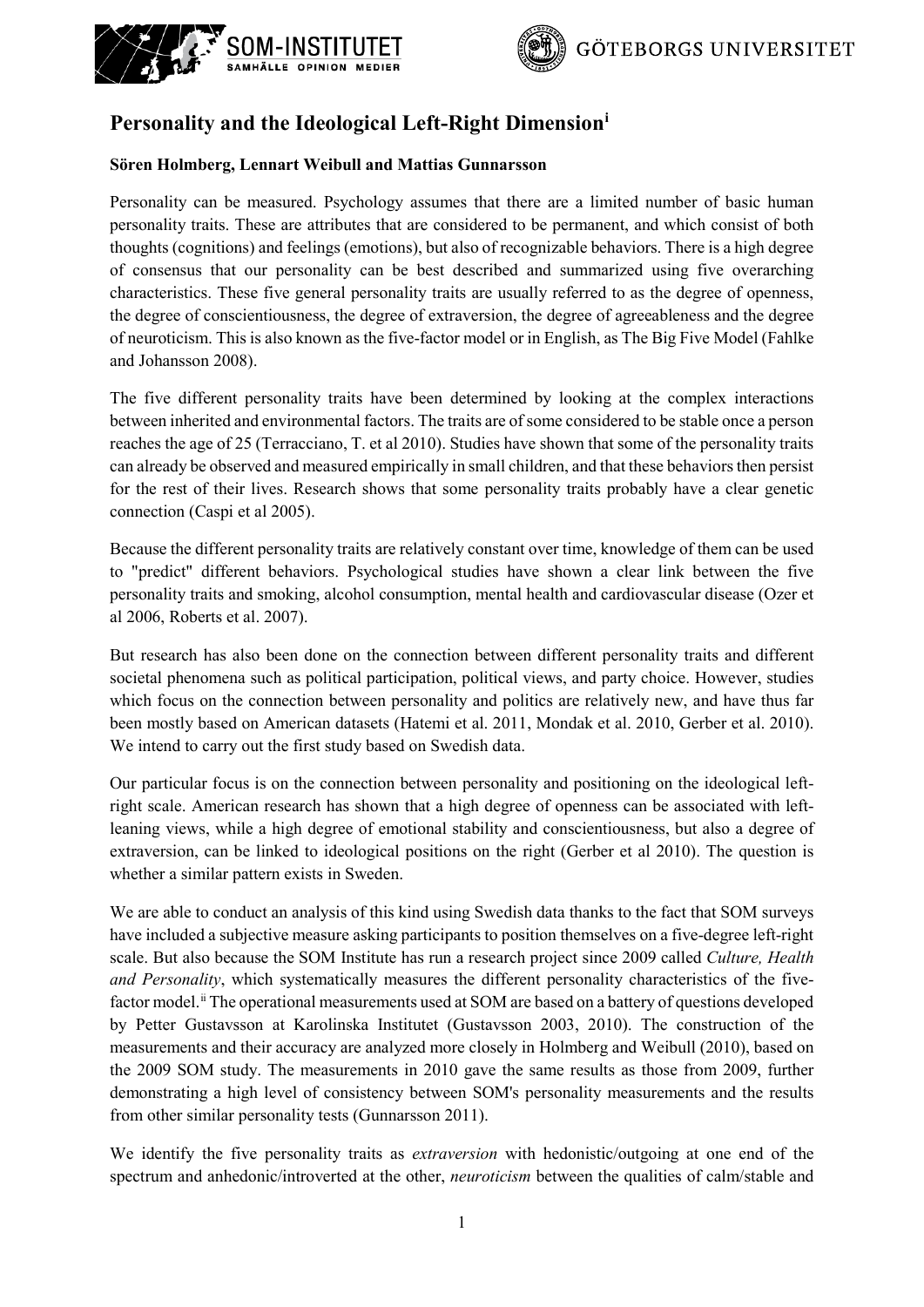



anxious/worried, *agreeableness* with antagonism/suspiciousness and goodwill/helpfulness as the extremes, *conscientiousness* with disciplined/trustworthy on one side and spontaneous/impulsive on the other, and *openness* with the contrasting characteristics of curious/observant and practical/crude.

#### **Connection to Left-Right Views**

It would be rather sensational if the five different personality traits were to show very strong connections with Swedish citizens' ideological positions. However, since subjective left-right placement is the strongest factor we have when it comes to explaining how Swedes vote, this would imply that inherited personality traits could be one of the most important factors influencing Swedish elections (Oscarsson and Holmberg 2008). But it is not. It is true that the five personality traits have some connection with people's left-right views, but the correlation can hardly be characterized as strong. The most evident connection shows the degree of neuroticism with a correlation of -14 (r). The weakest connection is with the degree of agreeableness (-.02). The other personality traits have correlations that range between these two.<sup>[iii](#page-6-2)</sup>

The relationships are represented in more detail in Table 1. There we show where people with different degrees of the five personality traits place themselves on the left-right scale. The characteristics are ranked according to how strong the connections are to the respondents' ideological positioning. The degree of neuroticism is located at the top, and the degree of agreeableness is located at the bottom.

|                   | Ideological Opinion |             |       |                         |
|-------------------|---------------------|-------------|-------|-------------------------|
|                   | Left                | Neither/Nor | Right | <b>Total Percentage</b> |
|                   |                     |             |       |                         |
| Neuroticism       |                     |             |       |                         |
| Low degree        | 24                  | 21          | 55    | 100                     |
| Medium            | 32                  | 26          | 42    | 100                     |
| High degree       | 36                  | 27          | 37    | 100                     |
| Extraversion      |                     |             |       |                         |
| Low degree        | 35                  | 27          | 38    | 100                     |
| Medium            | 31                  | 24          | 45    | 100                     |
| High degree       | 27                  | 26          | 47    | 100                     |
| Openness          |                     |             |       |                         |
| Low degree        | 25                  | 29          | 46    | 100                     |
| Medium            | 32                  | 25          | 43    | 100                     |
| High degree       | 34                  | 23          | 43    | 100                     |
| Conscientiousness |                     |             |       |                         |
| Low degree        | 31                  | 26          | 43    | 100                     |
| <b>Medium</b>     | 33                  | 24          | 43    | 100                     |
| High degree       | 27                  | 29          | 44    | 100                     |
| Agreeableness     |                     |             |       |                         |
| Low degree        | 31                  | 25          | 44    | 100                     |
| Medium            | 34                  | 23          | 43    | 100                     |
| High degree       | 29                  | 28          | 43    | 100                     |
|                   |                     |             |       |                         |

#### **Table 1 The Relationship Between Different Personality Traits and Ideological Position on a Left-Right Scale (percentages)**

**Comments**: The results are based on the national SOM-study from 2010. The five personality traits have been measured using a questionnaire with fifteen questions designed by Petter Gustavsson from Karolinska Institutet. The left-right positions of the respondents have been determined using a self-assessment question.

People with a high degree of neuroticism (anxiety) tend to be relatively more left-leaning (36 percent) than people with a low degree of neuroticism (24 percent). Conversely, people with a low degree of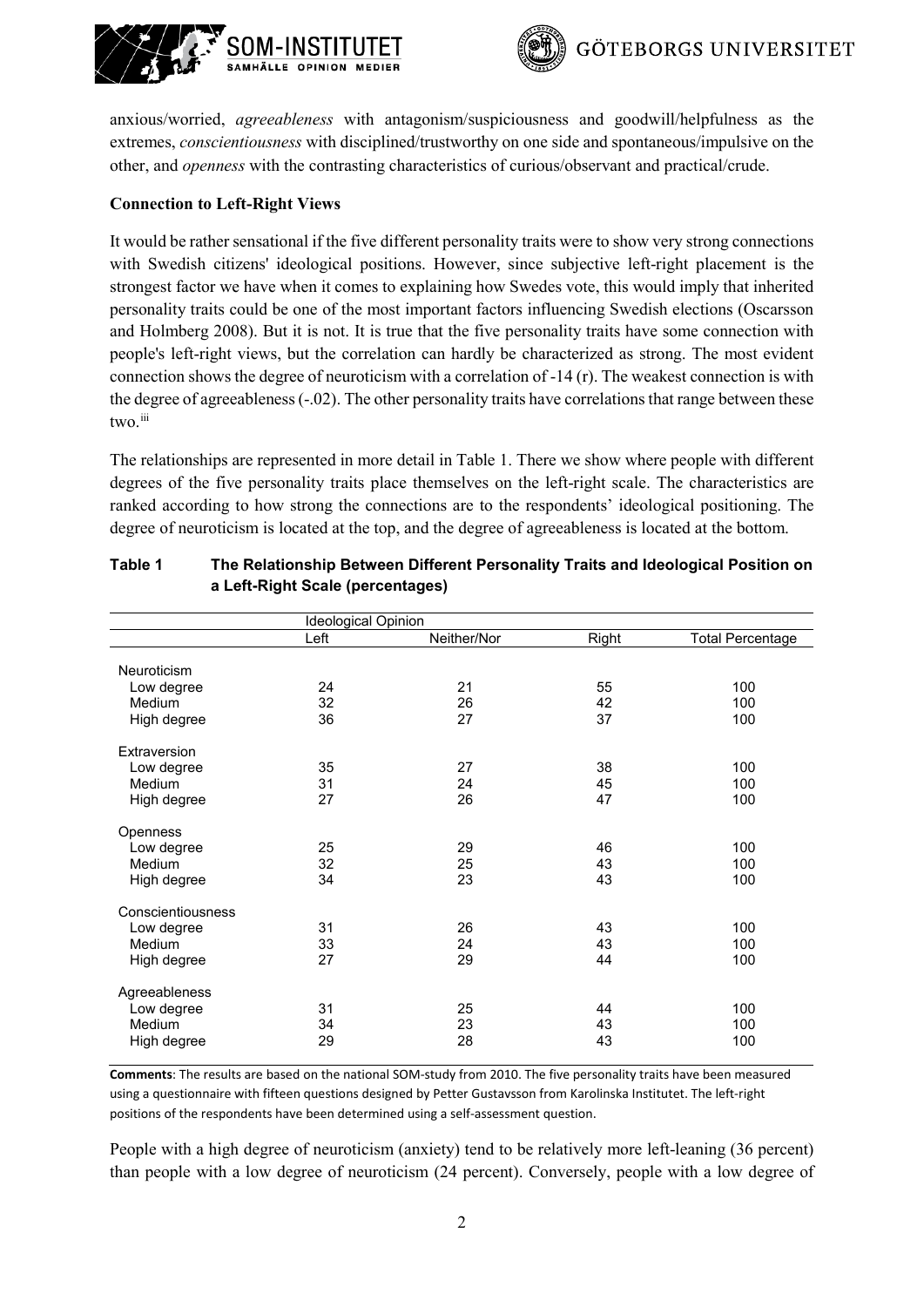



neuroticism (calm) are often ideologically right-leaning (55 percent), more so than people with a high degree of neuroticism (37 percent). The other personality traits do not have such clear links to left-right positions, but some weaker patterns can be observed. People with a high degree of outgoingness (extraversion) have a certain tendency to be ideologically right-leaning, while people who are introverted tend to be left-leaning. In terms of the personality trait openness, we can see that people with a high degree of openness (curiosity) tend to lean to the left while people with a low degree of openness (conventionality) tend to weakly lean to the right. The personality traits agreeableness and conscientiousness have such weak links with left-right positioning that they are not considered to be statistically significant, even at simple bivariate levels.

|                    |           | <b>Bivariate Regression</b> | Multivariate Regression |           |                       |
|--------------------|-----------|-----------------------------|-------------------------|-----------|-----------------------|
|                    | b-value   | <b>Standard Error</b>       | $R^2$                   | b-value   | <b>Standard Error</b> |
|                    |           |                             |                         |           |                       |
| <b>Neuroticism</b> | $-.25***$ | .05                         | .02                     | $-.23***$ | .05                   |
| Extraversion       | $+.19*$   | .06                         | .01                     | $+.13$    | .07                   |
| <b>Openness</b>    | $-.11*$   | .05                         | .00                     | $-16*$    | .06                   |
| Conscientiousness  | $+.04$    | .05                         | .00                     | $-.02$    | .05                   |
| Agreeableness      | $-.03$    | .05                         | .00                     | $-.02$    | .05                   |

#### **Table 2 Regression Analyses Using Five Personality Traits as Independent Variables and Subjective Left-Right Position as the Dependent Variable (b-values)**

**Comments**: Significance Levels = \* <. 05, \*\* <. 01, \*\*\* <. 001. R<sup>2</sup> value for the multivariate OLS regression is .03. The personality variables can vary from 1 to 4. The dependent variable is subjective left-right position with five values between 1 (left) and 5 (right).

#### **Table 3 Multivariate Regression Analysis Using the Five Personality Traits as Independent Variables and Subjective Left-Right Position as the Dependent Variable, Controlling for Four Different Social Group Affiliations (b-values)**

|                           | b-value   | <b>Standard Error</b> |
|---------------------------|-----------|-----------------------|
|                           |           |                       |
| <b>Personality Traits</b> |           |                       |
| Neuroticism               | $-.24***$ | .05                   |
| Extraversion              | $+.05$    | .07                   |
| <b>Openness</b>           | $-.28***$ | .06                   |
| Conscientiousness         | $-.01$    | .06                   |
| Agreeableness             | $-.01$    | .06                   |
| Social Affiliation        |           |                       |
| Occupational Group        | $+.37***$ | .03                   |
| Level of Education        | $+.06*$   | .03                   |
| Age                       | $-.05*$   | .03                   |
| Gender                    | $-.13$    | .07                   |

**Comments**: Significance Levels = \* <. 05, \*\* <. 01, \*\*\* <. 001. The R2 value of the multivariate OLS-regression is .13. The personality variables can range from 1 to 4. Occupational groups have values 1 for working class, 2 for white-collar, 3 for self-employed/agriculture and 4 for higher-professionals. The level of education is coded between 1 (= low level of education) and 4 (= highly educated). The age variable comprises four groups from 1 (young) to 4 (old). The gender variable is women classified as 1 and men as 2. The left-right variable can vary between 1 (= left) and 5 (= right).

When we examine whether the different personality traits have independent effects associated with people's left-right placements, while controlling for other personality differences, the results show that two of the personality traits, have such effects. It is most clearly shown for neuroticism, but also for openness (see Table 2). The other three personality traits, including conscientiousness which has a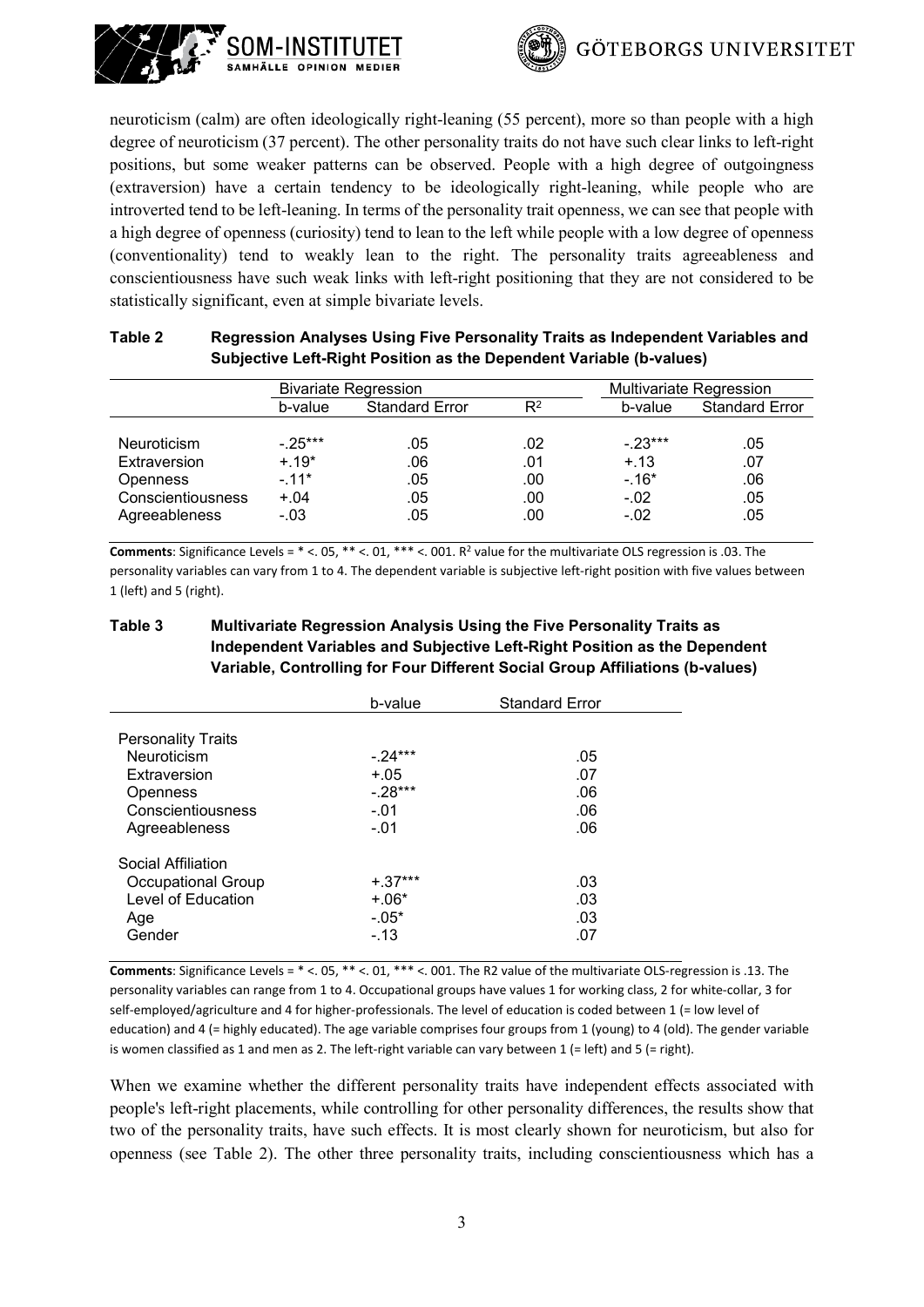



significant effect at the bivariate level, show no significant effects with where the respondents place themselves on the ideological left-right scale.

So far, our main finding is that people who are more neurotic tend to be more ideologically left-leaning, while people who are calmer tend to be more right-leaning. In line with this, people who are more curious tend to lean to the left, while people who are more conventional tend to be ideologically on the right. However, these are not strong connections. The total variation when we look at all five personality traits together, as factors explaining left-right views, is only three percent ( $R^2 = .026$ ). However, both of these effects remain, even after we have controlled for the impact of a number of socioeconomic factors that we know usually affect where people place themselves on a left-right scale (Oscarsson and Holmberg 2008). The social variables we included in our control were gender, age, level of education, and occupation. The regression results in Table 3 show that the effect coefficients for neuroticism and openness continue to be significant when the various social variables are included in the test model.

Among the social variables, age, level of education and occupation show significant effects after controlling for other variables, including the personality traits. Younger people and those working in blue-collar jobs tend to lean somewhat to the left, irrespective of personality traits. Similarly, older folks and people belonging to the upper middle-class or who are entrepreneurs, tend to lean somewhat to the right ideologically, regardless of their personality traits.

#### **Personality Plays a Role**

The most comprehensive American study which examines the link between personality traits and ideological left-right attitudes has produced results that are very similar to ours (Gerber et al 2010). In the US, just as in Sweden, openness and neuroticism have an effect on where people tend to place themselves on the left-right scale – even after controlling for social variables. And the relationships look the same - the more open a person is, the further to the left they lean, and the more neurotic, the more to the left. In addition to this, the American study shows the effects of two more personality traits which also have significance, which the Swedish study does not, even though the pattern of the relationships is the same. The traits are the degree of conscientiousness (the more conscientious, the more to the right) and the degree of extraversion (the more extroverted, the more to the right). One reason that both of these traits reach high levels of significance in the American study, is possibly due to the fact that the American study includes a total of 12 400 participants. The Swedish SOM study includes only about 1 500 people. Weak connections become more easily statistically significant in larger studies. Another possible explanation is that the American studies use a slightly different instrument to measure personality, and therefore we do not get complete agreement in our results.

In both the United States and Sweden, one personality trait showed no significant effect on left-right placement. That characteristic is the level of agreeableness. However, the similarity of the results in the United States as well as in Sweden suggests that we are onto something. Personality seems to play a role when it comes to ideological positions. But the relationship is not dramatic in any way. The effects are weak. But the interesting thing is that these effects exist at all, and that they persist even when controlling for other relevant factors. People's left-right attitudes are not only determined by sociological and political factors. Inherited psychological traits also play a role. A small role, but a role, nonetheless.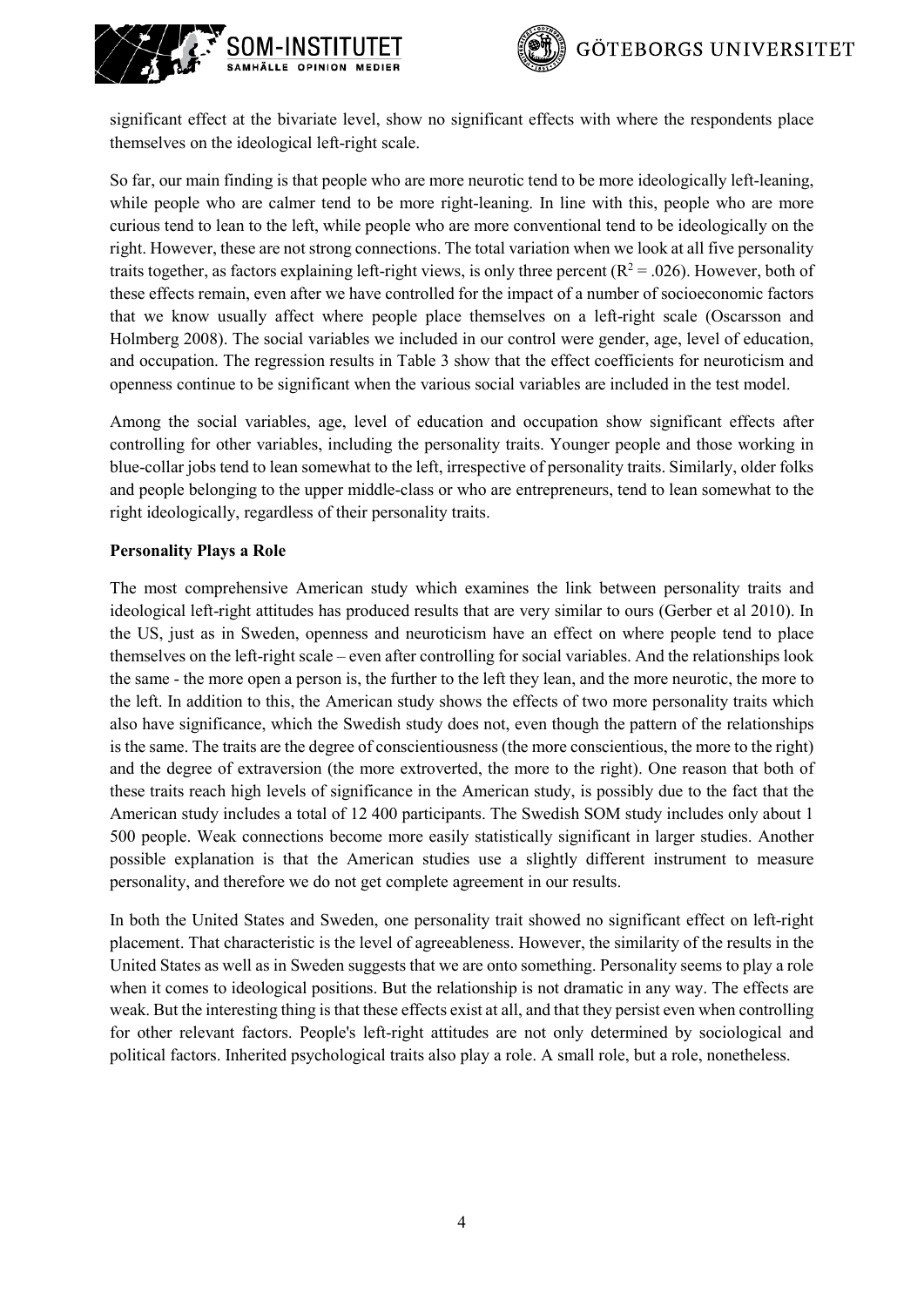



#### **References**

Caspi, A., Roberts, B. W., Shiner, R. (2005). ["Personality development".](http://internal.psychology.illinois.edu/%7Ebroberts/Caspi,%20Roberts,%20&%20Shiner,%202005.pdf) *Annual Review of Psychology*, 56, 453-484

Fahlke, Claudia och Johansson, Per Magnus (2008) *Personlighetspsykologi*. Stockholm: Natur & Kultur.

Gerber, Alan, Huber, Gregory, Doherty, David, Dowling, Conor and Ha, Shang (2010) "Personality and Political Attitudes: Relationships across Issue Domains and Political Culture". *American Political Science Review* 104: 111-133.

Gunnarsson, Mattias (2011) *Validering av instrumentet för mätning av personlighetsegenskaper i SOM-undersökningen 2010*. Göteborg: SOM-institutet vid Göteborgs universitet..

Gustavsson, Petter m fl. (2003) "Measurement invariance of personality traits from a five-factor model perspective: multi-group confirmatory factor analyses of the HP5 inventory". *Scandinavian Journal of Psychology* 49. 459-467.

Gustavsson, Petter (2010) *Test av HP5i modeller i SOM-student*. Stockholm: Karolinska institutet.

Hatemi, Peter et al. (2011) "A Genome-Wide Analysis of Liberal and Conservative Political Attitudes". *The Journal of Politics* 73: 227-285.

Holmberg, Sören och Weibull, Lennart (2010) "Människans fem personlighetsegenskaper". I Holmberg, Sören och Weibull, Lennart (red) *Nordiskt ljus*. Göteborg: SOM-institutet vid Göteborgs universitet.

Holmberg, Sören, Weibull, Lennart, Gunnarsson, Mattias (2011) "Personlighet och ideologisk vänsterhögerposition". I Sören Holmberg, Weibull, Lennart & Oscarsson, Henrik (red) *Lycksalighetens ö*. Göteborg: SOM-institutet, Göteborgs universitet.

Mondak, Jeffery, Hibbing, Matthew, Canache, Damarys, Seligson, Mitchell and Anderson, Mary (2010) "Personality and Civic Engagement: An Integrative Framework for the Study of Trait Effects on Political Behavior". *American Political Science Review* 104: 85-110.

Ozer, D, J., Benet-Martínez, V. (2006). "Personality and the prediction of consequential outcomes". *Annual Review of* Psychology, *57*, 401-421.

Roberts, B. W., Kuncel, N., Shiner, R., N., Caspi, A., & Goldberg, L. R. (2007). "[The power of](http://internal.psychology.illinois.edu/%7Ebroberts/Roberts%20et%20al,%202007%20PPS%20power%20of%20personality.pdf)  personality: [The comparative validity of personality traits, socio-economic status, and cognitive](http://internal.psychology.illinois.edu/%7Ebroberts/Roberts%20et%20al,%202007%20PPS%20power%20of%20personality.pdf)  [ability for predicting important life outcomes".](http://internal.psychology.illinois.edu/%7Ebroberts/Roberts%20et%20al,%202007%20PPS%20power%20of%20personality.pdf) *Perspectives in Psychological Science, 2,* 313-345.

Terracciano, T., McCrae, R,R., and Costa, P,T. (2010) Intra-individual Change in Personality Stability and Age. *Journal of Research in Personality* 1; 44(1): 31–37.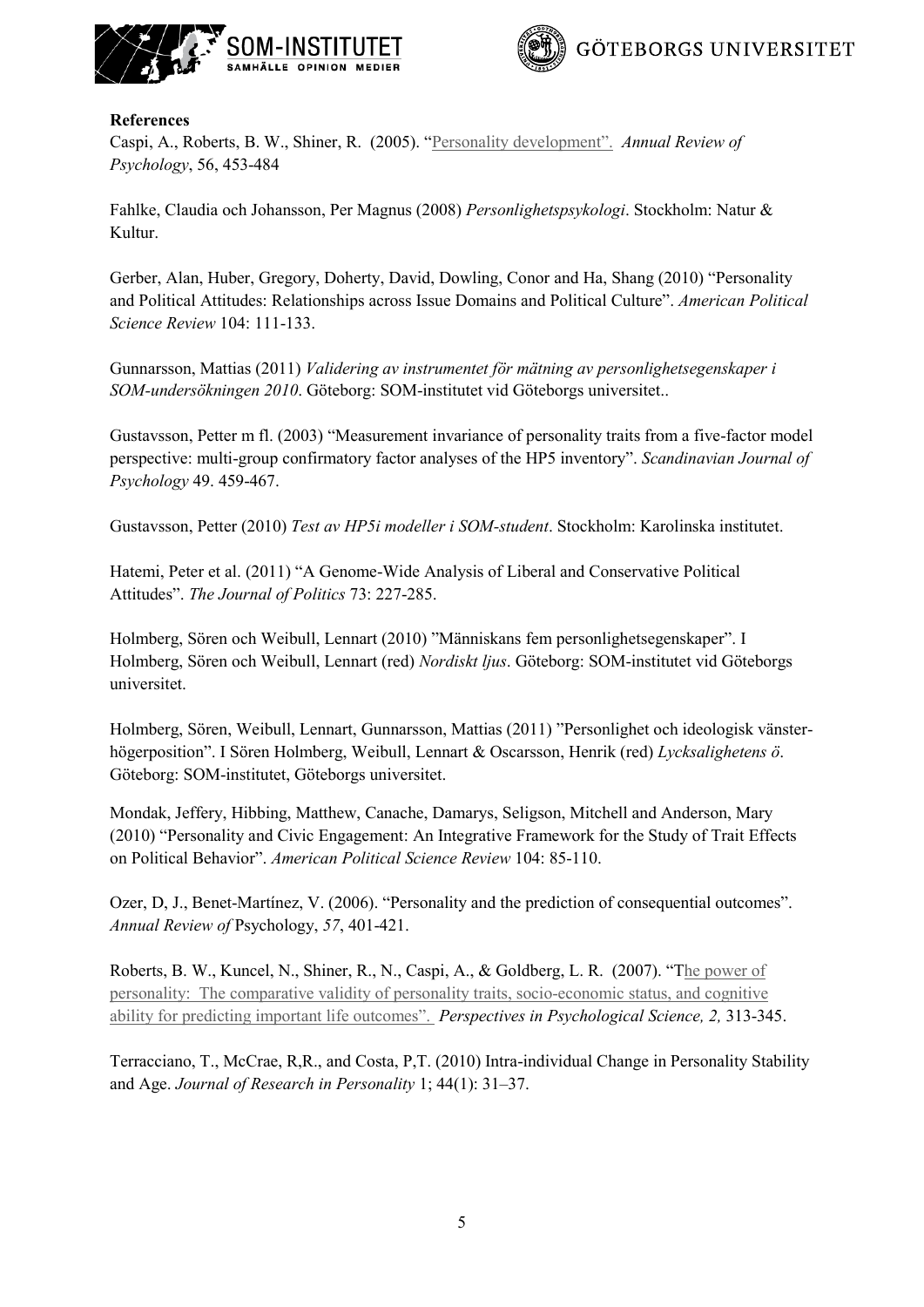



<span id="page-6-0"></span><sup>i</sup> This article was first published in Swedish as "Personlighet och ideologisk vänster-högerposition" in Holmberg, Weibull and Gunnarsson (2011). The translation has been made by Angie Sohlberg, Centre for European Research at the University of Gothenburg.  $\overline{a}$ 

<span id="page-6-1"></span>ii The project, comprising the studies conducted from 2009 to 2011, is funded by the *Sten A Olsson's Research Foundation.*

<span id="page-6-2"></span> $\ddot{\text{m}}$  The correlations are  $+.08$  for the degree of extraversion (significant at .01),  $+.05$  for the degree of openness (significant at .05), +.02 for the level of conscientiousness (not significant). The correlation for the degree of neuroticism (-.14) is significant at the .01 level. The correlation for the degree of agreeableness (-.02) is not significant.